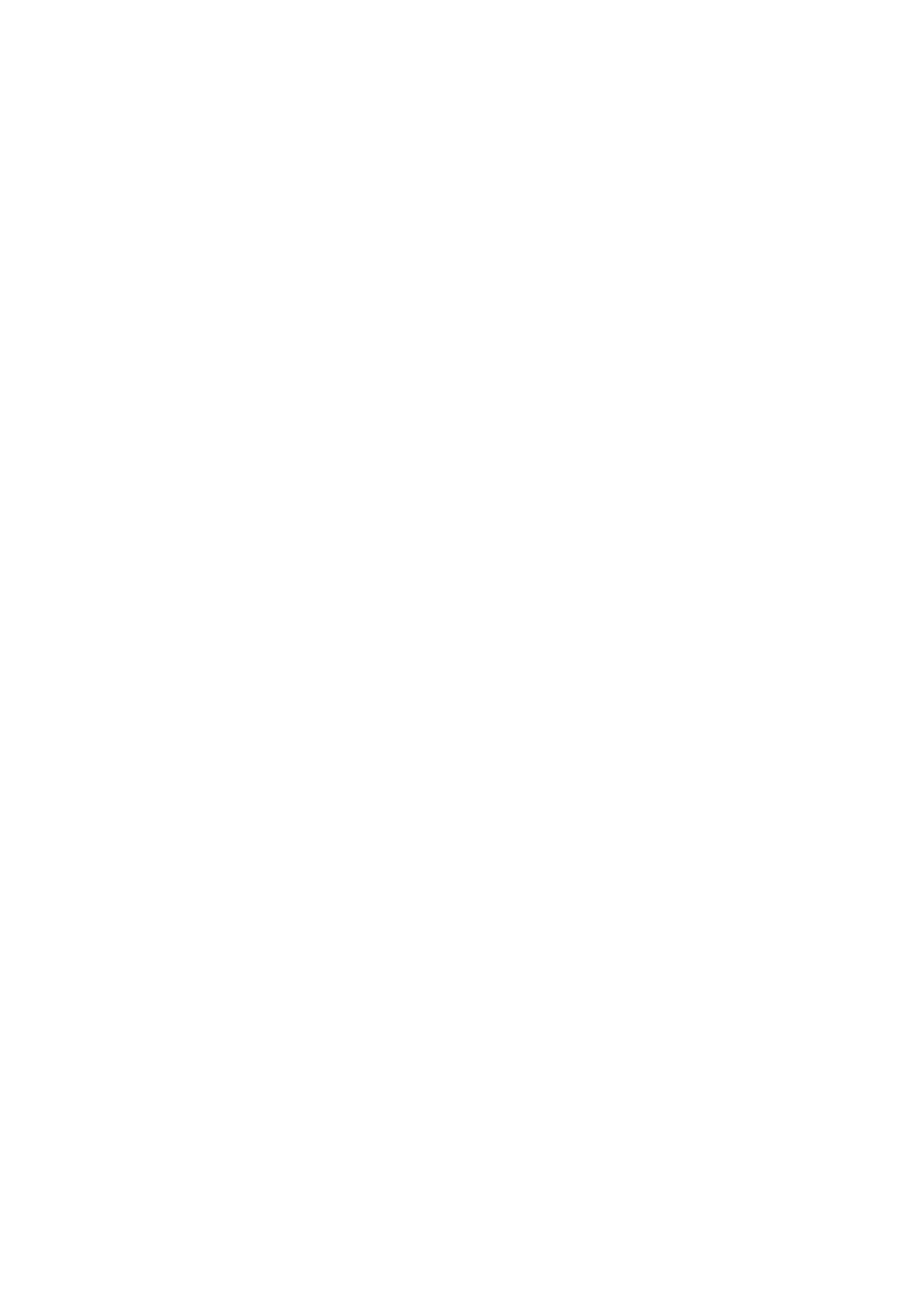

## **Subordinate Legislation No. 14 of 2016\*** \_\_\_\_\_\_\_\_\_\_\_\_\_\_\_\_\_\_\_\_\_\_\_\_\_\_\_\_\_

## *Justices Amendment Regulations 2016*

I, John Laurence Hardy, Administrator of the Northern Territory of Australia, acting with the advice of the Executive Council, make the following regulations under the *Justices Act*.

Dated 28 April 2016

J. L. HARDY Administrator

By His Honour's Command

P. D. STYLES Minister for Business acting for Attorney-General and Minister for Justice

\* Notified in the *Northern Territory Government Gazette* on 29 April 2016.